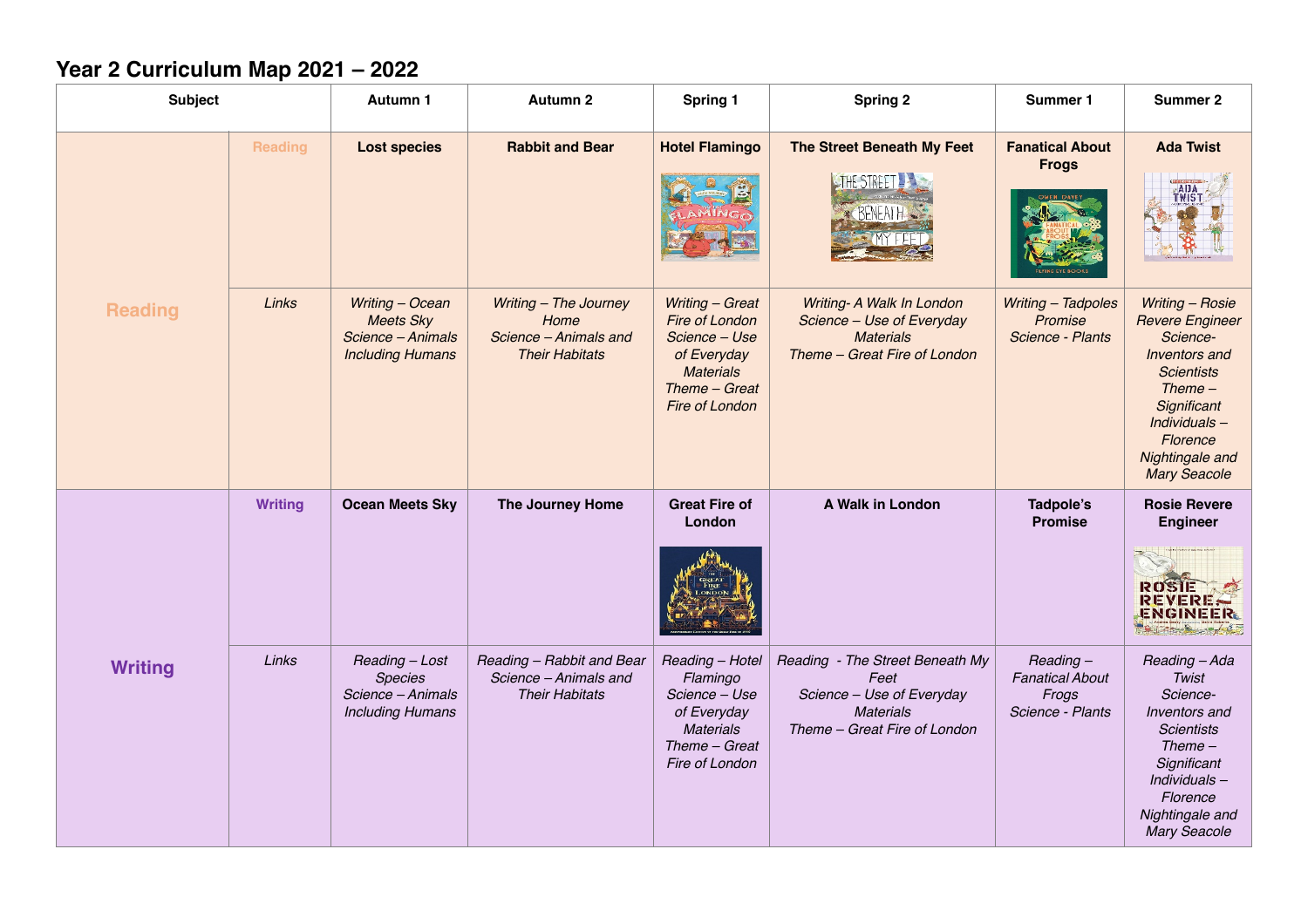| <b>Subject</b> |                                 | Autumn 1                                                                                                                                   | <b>Autumn 2</b>                                                                                                        | Spring 1                                                                                                                                                                                                          | <b>Spring 2</b>                                                                                                                                                                                          |                                                                                                                      | Summer 2                                                                                                                                                                    |
|----------------|---------------------------------|--------------------------------------------------------------------------------------------------------------------------------------------|------------------------------------------------------------------------------------------------------------------------|-------------------------------------------------------------------------------------------------------------------------------------------------------------------------------------------------------------------|----------------------------------------------------------------------------------------------------------------------------------------------------------------------------------------------------------|----------------------------------------------------------------------------------------------------------------------|-----------------------------------------------------------------------------------------------------------------------------------------------------------------------------|
| <b>Maths</b>   | <b>Maths</b>                    | <b>Numbers to 100</b><br><b>Addition and</b><br><b>Subtraction</b>                                                                         | <b>Multiplication of 2,5</b><br>and 10<br><b>Multiplication and</b><br>Division of 2,5 and 10<br>Length<br><b>Mass</b> | <b>Temperature</b><br><b>Three Dimensional Shapes</b><br><b>Picture</b><br><b>Fractions</b><br><b>Graphs</b><br><b>Time</b><br><b>Volume</b><br><b>Money</b><br><b>Two</b><br><b>Dimensional</b><br><b>Shapes</b> |                                                                                                                                                                                                          | <b>Revision</b>                                                                                                      | <b>Revisiting</b><br><b>Topics</b>                                                                                                                                          |
|                | Links                           |                                                                                                                                            | Previously taught<br>Year 2 topics                                                                                     | Previously taught<br>Year 2 topics                                                                                                                                                                                |                                                                                                                                                                                                          |                                                                                                                      |                                                                                                                                                                             |
| <b>Science</b> | <b>Science</b>                  | <b>Animals Including</b><br><b>Humans</b>                                                                                                  | <b>Living Things and Their</b><br><b>Habitats</b>                                                                      |                                                                                                                                                                                                                   | <b>Uses of Everyday Materials</b>                                                                                                                                                                        | <b>Plants</b>                                                                                                        | <b>Inventors and</b><br><b>Scientists</b>                                                                                                                                   |
|                | Links                           | Science - Year 1 -<br><b>Animals Including</b><br><b>Humans</b><br>Reading - Lost<br><b>Species</b><br>Writing - Ocean<br><b>Meets Sky</b> | Reading - Rabbit and Bear<br>Writing - The Journey<br>Home                                                             |                                                                                                                                                                                                                   | Science - Year 1 - Everyday Materials<br>Reading - Hotel Flamingo<br>Reading - The Street Beneath My Feet<br>Writing - Great Fire of London<br>Writing- A Walk In London<br>Theme - Great Fire of London | Science - Year 1<br><b>Plants</b><br>$Reading -$<br><b>Fanatical About</b><br>Frogs<br>Writing - Tadpoles<br>Promise | Reading - Ada<br>Twist<br><b>Writing - Rosie</b><br><b>Revere Engineer</b><br>$Thene-$<br>Significant<br>Individuals-<br>Florence<br>Nightingale and<br><b>Mary Seacole</b> |
|                | <b>History and</b><br>Geography | <b>Our Wonderful</b><br><b>World</b>                                                                                                       | <b>Festival of the Dead</b><br><b>Mexico</b><br><b>Gun Powder Plot (2-3</b><br>lessons)                                | <b>Great Fire of London (Local History)</b>                                                                                                                                                                       |                                                                                                                                                                                                          |                                                                                                                      | <b>Significant Individuals (Florence</b><br><b>Nightingale and Mary Seacole)</b>                                                                                            |
| <b>Theme</b>   | <b>Links</b>                    | Reading - Lost<br><b>Species</b><br>Writing - Ocean<br><b>Meets Sky</b><br>Science - Animals<br><b>Including Humans</b>                    | <b>Carnival Headdress</b>                                                                                              | Reading - Hotel Flamingo<br>Reading - The Street Beneath My Feet<br>Writing - Great Fire of London<br>Writing- A Walk In London<br>Science - Use of Everyday Materials                                            |                                                                                                                                                                                                          |                                                                                                                      | Reading - Ada Twist<br>Writing - Rosie Revere Engineer<br>Science - Inventors and Scientists                                                                                |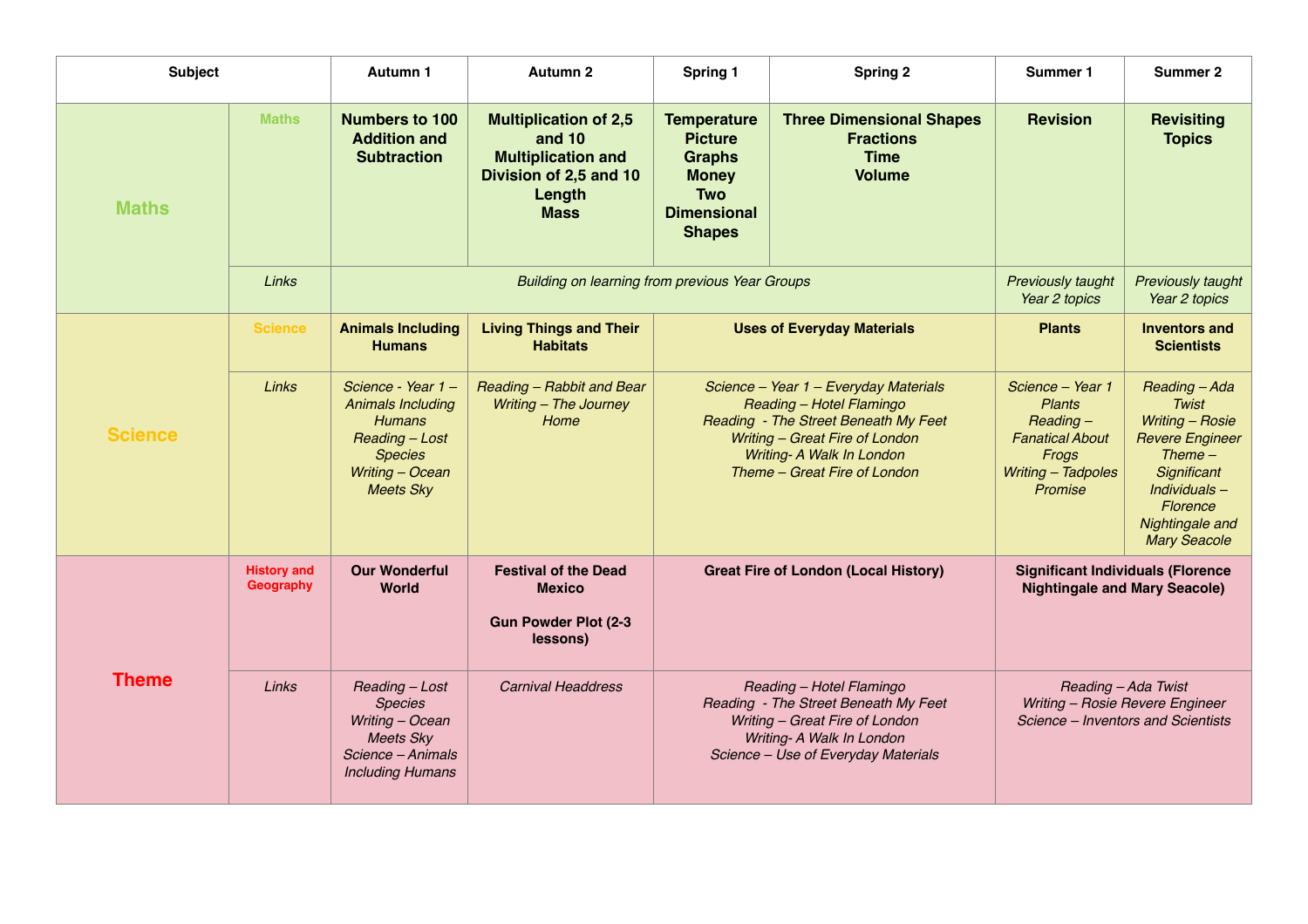| <b>Subject</b>                         |                                        | <b>Autumn 1</b>                                                                           | <b>Autumn 2</b>                                                                           |                                                               | Spring 1                                                                                                                                                                                               | <b>Spring 2</b>                                                   |                                                                                                  | Summer 1                                                                                                           | Summer 2                                                                                                                                            |
|----------------------------------------|----------------------------------------|-------------------------------------------------------------------------------------------|-------------------------------------------------------------------------------------------|---------------------------------------------------------------|--------------------------------------------------------------------------------------------------------------------------------------------------------------------------------------------------------|-------------------------------------------------------------------|--------------------------------------------------------------------------------------------------|--------------------------------------------------------------------------------------------------------------------|-----------------------------------------------------------------------------------------------------------------------------------------------------|
| <b>RE</b>                              | <b>RE</b>                              | <b>Why did Jesus</b><br>teach the Lord's<br>prayer as the way<br>to pray?                 | <b>What are</b><br><b>God's rules</b><br>for living?                                      | Where is<br>the light of<br><b>Christmas</b><br>?             | What<br>responsibility<br>has God given<br>people for<br>taking care of<br><b>Creation?</b>                                                                                                            | Why are saints<br>important to<br><b>Christianity?</b>            | <b>How do Easter</b><br>symbols help<br>us to<br>understand<br>the true<br>meaning of<br>Easter? | What is it like to<br>live as a Jew?                                                                               | Why are they<br>having a Jewish<br>party?                                                                                                           |
|                                        | Links                                  | $Re - Year 1 - Why$<br>is it good to listen to<br>and remember the<br>stories Jesus told? | $Re - Year 1 -$<br>Why do<br><b>Christians</b><br>make and<br>keep<br>promises to<br>God? | $RE - Year$<br>1 - Which<br>nativity<br>character<br>are you? | $Re - Year 1 -$<br>What is the<br>story of Noah<br>really about?                                                                                                                                       | $RE - Year 1 -$<br>Who is the saint<br>of our school's<br>church? | $RE - Year 1 -$<br>Why is Easter<br>the most<br>important<br>festival for<br>Christians?         | $RE - Year 1 -$<br>What are the 5<br>pillars of Islam<br>and why are they<br>important to<br>Muslims?              | Re - Year 1 -<br>What does it<br>mean to be a<br>Muslim?                                                                                            |
| <b>Art and Design</b>                  | <b>Art and</b><br><b>Design</b>        |                                                                                           | Artist Study - César Manrique                                                             |                                                               |                                                                                                                                                                                                        | Artist Study - Ron Embleton                                       |                                                                                                  |                                                                                                                    | <b>Artist Study - Picasso</b>                                                                                                                       |
|                                        | Links                                  | Science - Animals Including Humans<br>Reading - Lost Species<br>Writing - Ocean Meets Sky |                                                                                           |                                                               | Reading - Hotel Flamingo<br>Reading - The Street Beneath My Feet<br>Writing - Great Fire of London<br>Writing- A Walk In London<br>Science - Use of Everyday Materials<br>Theme - Great Fire of London |                                                                   |                                                                                                  | Science- Inventors and Scientists<br>Theme - Significant Individuals -<br>Florence Nightingale and Mary<br>Seacole |                                                                                                                                                     |
| <b>Design and</b><br><b>Technology</b> | <b>Design and</b><br><b>Technology</b> | <b>Carnival Headdress and Jewellery</b>                                                   |                                                                                           |                                                               |                                                                                                                                                                                                        | <b>Healthy Living/Food Technology</b>                             |                                                                                                  |                                                                                                                    | <b>Textiles- Templates and Joining</b><br><b>Techniques - Hand Puppet</b><br>or<br>Mechanisms - Sliders and Levers -<br><b>Congratulations Card</b> |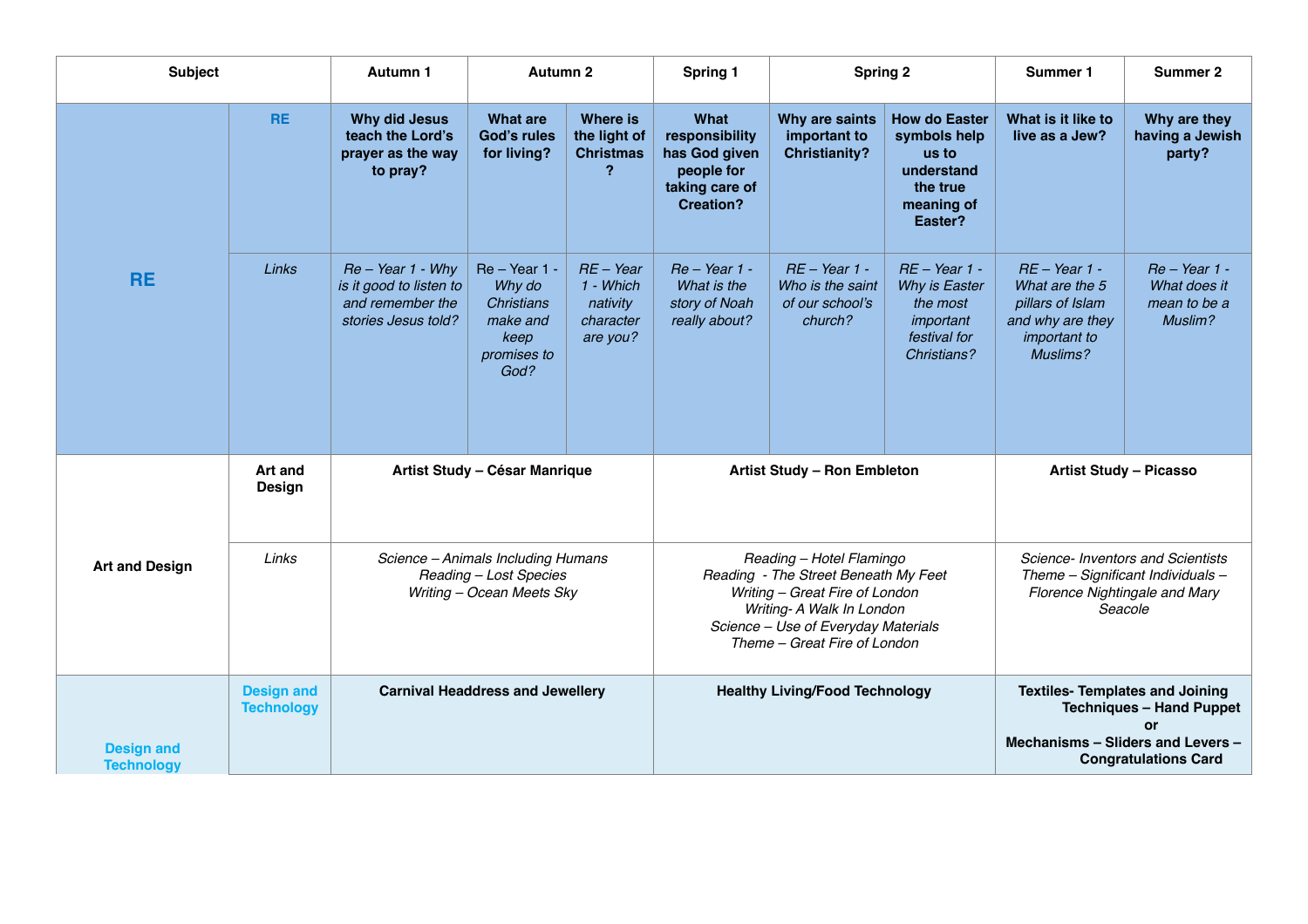| <b>Subject</b>        |              | <b>Autumn 1</b>                                                                                              | <b>Autumn 2</b>                                                                                                                                              | Spring 1                                                                                          | <b>Spring 2</b>                                                                                                                                              | Summer 1                                                                                                                                                                                     | <b>Summer 2</b>                                                                                               |
|-----------------------|--------------|--------------------------------------------------------------------------------------------------------------|--------------------------------------------------------------------------------------------------------------------------------------------------------------|---------------------------------------------------------------------------------------------------|--------------------------------------------------------------------------------------------------------------------------------------------------------------|----------------------------------------------------------------------------------------------------------------------------------------------------------------------------------------------|---------------------------------------------------------------------------------------------------------------|
| <b>TEchTechnology</b> | Links        |                                                                                                              | Theme - Festival of the Dead Mexico                                                                                                                          |                                                                                                   | DT-Cooking and Nutrition<br>PE - Health and Fitness                                                                                                          | Art-Artist Study-Picasso<br>Reading - Ada Twist<br>Writing - Rosie Revere Engineer<br>Science – Inventors and Scientists                                                                     |                                                                                                               |
|                       | Computing    |                                                                                                              | Digital Literacy/E-Safety SWGfL unit Y2                                                                                                                      |                                                                                                   | <b>Code.org Course B/Safer Internet Day</b>                                                                                                                  | <b>Code.org Course B</b><br>Code.org Course A<br>PSHE-Being Me in My World and E-<br>safety<br>Using technology in other subjects<br>Homework-Google Classroom<br>English, Maths and Science |                                                                                                               |
| Computing             | Links        |                                                                                                              | Code.org Course A<br>PSHE-Being Me in My World and E-safety<br>Using technology in other subjects<br>Homework-Google Classroom<br>English, Maths and Science |                                                                                                   | Code.org Course A<br>PSHE-Being Me in My World and E-safety<br>Using technology in other subjects<br>Homework-Google Classroom<br>English, Maths and Science |                                                                                                                                                                                              |                                                                                                               |
| <b>PE</b>             | PE           | <b>Netball</b>                                                                                               | <b>Dance</b>                                                                                                                                                 | <b>Gymnastics</b>                                                                                 | <b>Health and Fitness</b>                                                                                                                                    | Hockey                                                                                                                                                                                       | <b>Athletics</b>                                                                                              |
|                       | Links        | PE-Year 1 Games<br>and Invasion                                                                              | PE - Year 1 - Dance                                                                                                                                          | $PE - Year 1 -$<br>Gymnastics                                                                     | PE - Year 1 - Health and Fitness<br>PSHE - Healthy Me<br>DT-Cooking and Nutrition                                                                            | $PE - Year 1 -$<br>Games - Hitting<br>and Striking                                                                                                                                           | PE - Year 1 -<br><b>Athletics</b>                                                                             |
| <b>PSHE</b>           | <b>PSHE</b>  | <b>Being Me In My</b><br><b>World</b>                                                                        | <b>Celebrating difference</b>                                                                                                                                | <b>Dreams and</b><br><b>Healthy Me</b><br><b>Goals</b>                                            |                                                                                                                                                              | <b>Relationships</b>                                                                                                                                                                         | <b>Changing Me</b>                                                                                            |
|                       | Links        | PSHE - Year 1<br>Being Me in My<br>World                                                                     | PSHE - Year 1- Celebrating<br><b>Difference</b>                                                                                                              | PSHE-Year 1-<br>Dreams and<br>Goals                                                               | PSHE - Year 1 - Healthy Me<br>PE - Health and Fitness<br>DT-Cooking and Nutrition                                                                            | PSHE - Year 1 -<br>Relationships                                                                                                                                                             | PSHE - Year 1 -<br><b>Changing Me</b>                                                                         |
| <b>Music</b>          | <b>Music</b> | <b>Drumming</b><br><b>Singing</b><br><b>Hymn Practise</b>                                                    | <b>Drumming</b><br><b>Singing</b><br><b>Hymn Practise</b>                                                                                                    | <b>Drumming</b><br><b>Singing</b><br><b>Hymn Practise</b>                                         | <b>Drumming</b><br><b>Singing</b><br><b>Hymn Practise</b>                                                                                                    | <b>Drumming</b><br><b>Singing</b><br><b>Hymn Practise</b>                                                                                                                                    | <b>Drumming</b><br><b>Singing</b><br><b>Hymn Practise</b>                                                     |
|                       | Links        | Music - Year $1 -$<br>Drummina<br>Music - Year $1 -$<br>Singing<br>Music – Year $1-$<br><b>Hymn Practise</b> | $Music - Year 1 - Drumming$<br>Music - Year $1$ - Singing<br>$Music - Year 1 - Hymn$<br>Practise                                                             | Music - Year 1<br>– Drumming<br>Music - Year 1<br>$-Singing$<br>Music - Year 1<br>- Hymn Practise | $Music - Year 1 - Drumming$<br>$Music - Year 1 - Singing$<br>Music - Year 1 - Hymn Practise                                                                  | Music - Year 1 -<br>Drumming<br>Music - Year $1 -$<br>Singing<br>Music – Year $1-$<br><b>Hymn Practise</b>                                                                                   | Music - Year $1 -$<br>Drumming<br>Music - Year $1 -$<br>Singing<br>Music - Year $1 -$<br><b>Hymn Practise</b> |